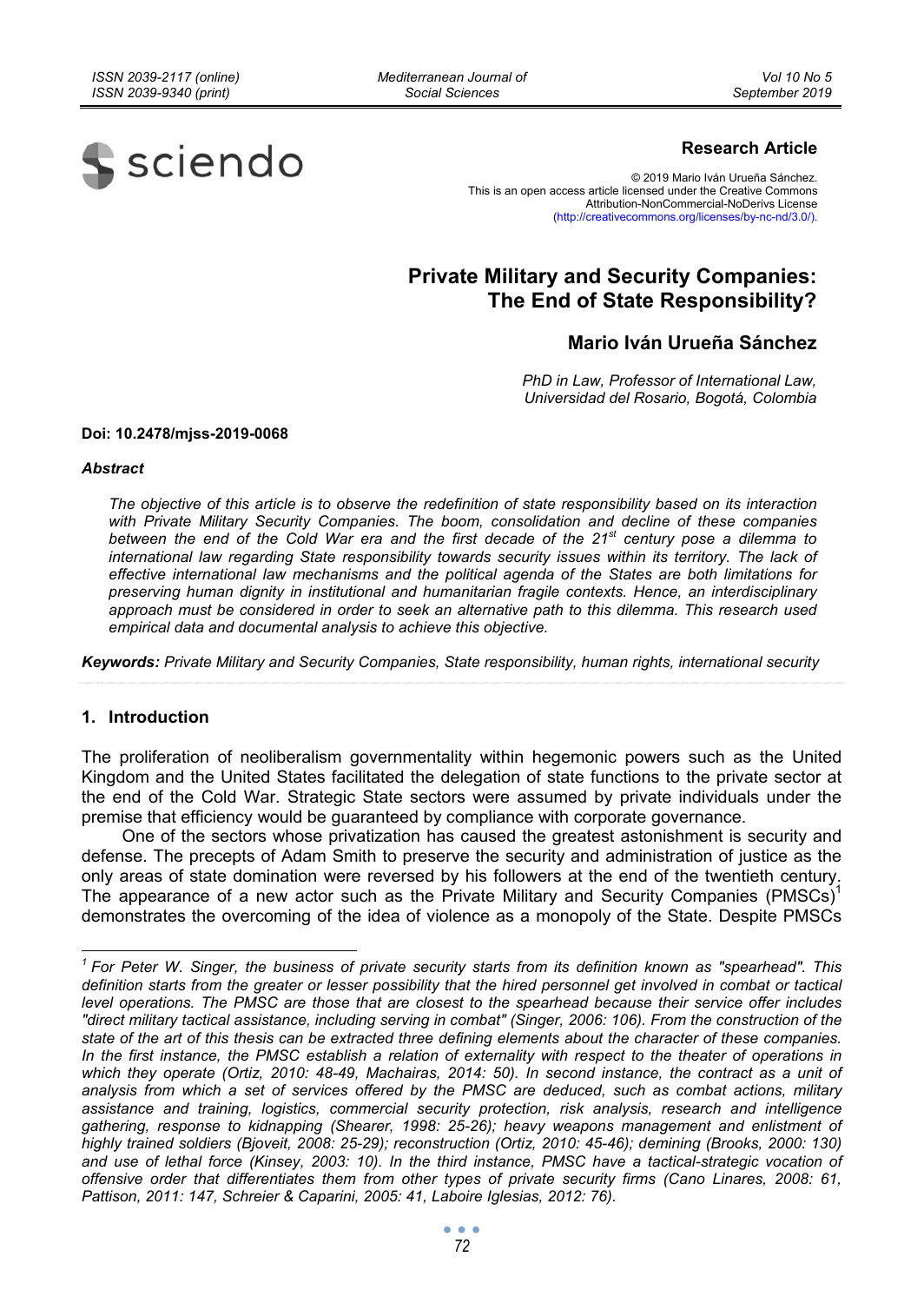are not a completely novel phenomenon, this new type of actor of the international system fulfilled tasks destined exclusively to the States in the precedent centuries. The dispute over the coercive power between the State and PMSCs leaves behind the issue of the responsibility of the former as a sovereign instance. All this leads to the question: How can the actions of the PMSCs redefine the state responsibility?

The objective of this article is to observe the redefinition of state responsibility based on its interaction with PMSC. To achieve this goal, this article will be divided in two parts. The first part will describe the boom, consolidation and decline of Anglo-American PMSCs. In the second part, the responsibility of the different actors to contemplate alternative solutions to this challenge.

## **2. The Boom, Consolidation and Decline of PMSCs**

The first PMSCs emerged as an initiative of British officers and ex-officers during the second part of the Cold War. Companies like *Watchguard International* and *Control Risk Group* can be considered as the first of their kind. A case of special attention was that of *Defense Services Limited* which was founded in 1981, but after being acquired by a US conglomerate in 1997, it changed its name to *ArmorGroup*, a PMSC with offices in 23 countries and among its clients there are private companies, NGOs and States. This company has performed functions as diverse as protecting UN personnel during its mission in the former Yugoslavia, safeguarding the infrastructure of *British Petroleum* from guerrilla attacks in Colombia or training the police force in Basra (Iraq) (Avant, 2013: 429).

Although other hegemonic countries joined in the constitution of PMSCs such as Canada, France, Israel, Australia and Belgium, it is the United States where this industry would be massified. The outbreak of the Persian Gulf War in 1990 helped the US military deploy operations for regional stability using its technical superiority. The use of high technology equipment, logistical demands and other tasks were supplied by ten PMSC (Kurlantzick, 2003: 17).

Two of the favorite fronts of action for the American PMSCs in the following years were the protection of personalities and the advice and training in police operations. On the one hand, the Office of the State Department for Diplomatic Security opted to use private contractors as Specialized Security Personnel (PSS). This office made its first deployment in September 1994 in the Haitian crisis. Soon, other countries such as Bosnia, Afghanistan, Israel and Iraq would join as host sites for these missions. On the other hand, PSMCs like *Vinnell* trained the Saudi security forces (Dionisi, 2005: 90), while in Colombia, others such as *DynCorp* provided their services in counter-narcotics operations such as aerial spraying against illicit crops and accompaniment to air operations of police interdiction (McCallion, 2005, Perret, 2013: 52-53).

During the 90s, the PMSCs of the mentioned powers were present in 42 countries showing adverse results. During this period, two types of company would end up being used as an example of the use of PMSCs both to delegitimize them and to legitimize them. The first type includes the South African *Executive Outcomes* and the British *Sandline International*, which were involved in the events that took place in Sierra Leone in 1995. The first one, for having received payments in diamonds by President Valentine Strasser to contain the rebels of the Revolutionary United Front and the second to disregard the arms embargo imposed internationally to the regime of that country. Continuing with *Sandline International*, in Oceania, the 1997 *Sandline Affair* also showed the gray areas in which this company was acting when Australian media revealed the intention of the president of Papua New Guinea, Julius Chan, to use this PMSCs to resolve by force a civil revolt in the Bougainville region (Adams, 2002; Krahmann, 2005: 247).

Representing the second type of PMSCs, the participation of the American *Military Professional Ressources Incorporated* (MPRI) in the conflict of the former Yugoslavia in favor of the Croatian troops against the Serbs in the "Operation Storm", decisive to redirect the dynamics of the hostilities, and force to a peace agreement, was well received by public opinion and helped to claim the prestige of the PMSCs. In addition, MPRI's strong organizational structure and more transparent corporate governance gave PMSCs a different standpoint, making them closer to respectable transnational companies rather than the "war dogs" of the past (Laboire Iglesias, 2012: 102-103).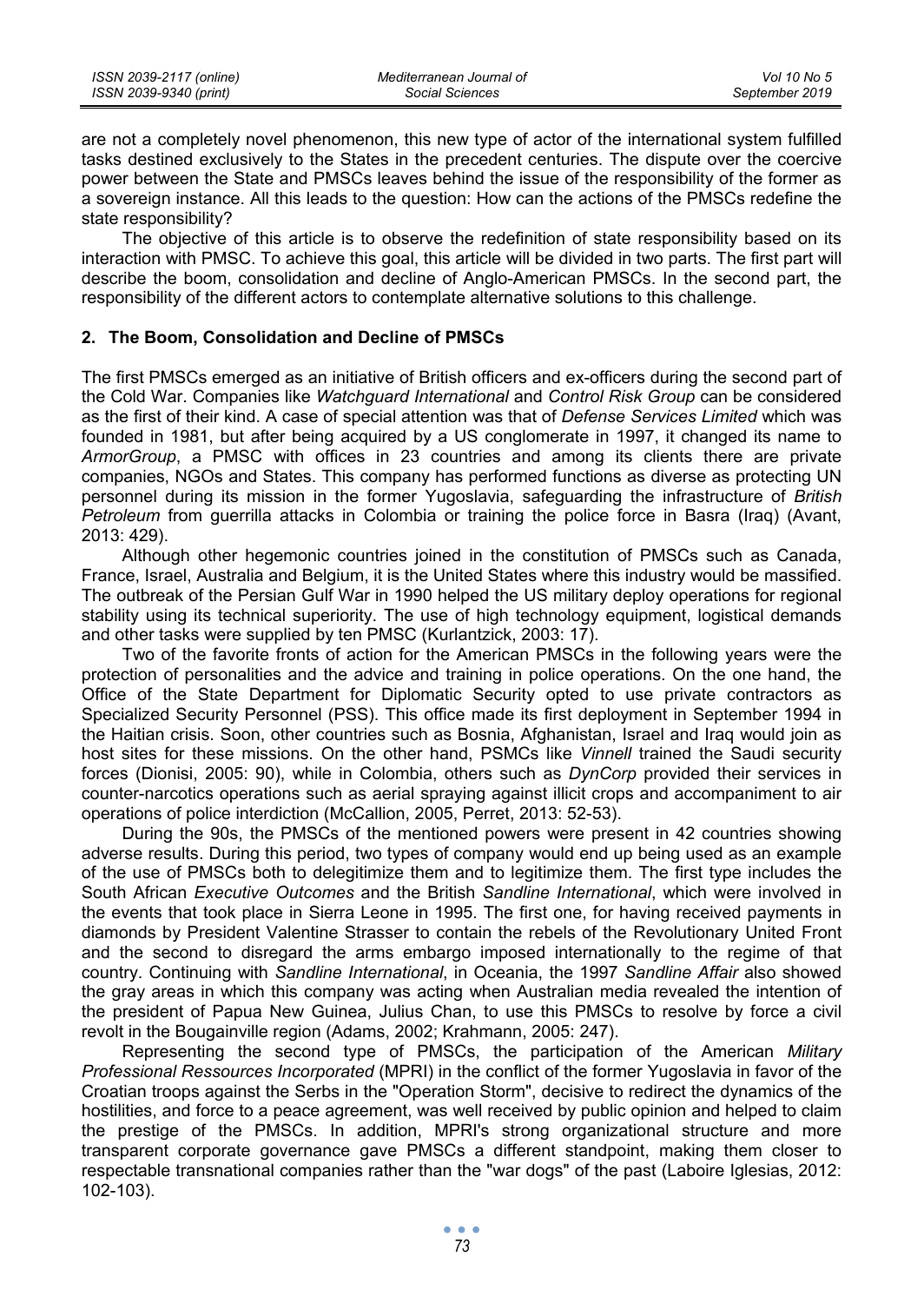| ISSN 2039-2117 (online) | Mediterranean Journal of | Vol 10 No 5    |
|-------------------------|--------------------------|----------------|
| ISSN 2039-9340 (print)  | Social Sciences          | September 2019 |

While the 90s were a boom time for the PMSCs, the first decade of the 21st century is torn between consolidation and excess. In the Bush administration, the deployment of the defense sector in the interventions abroad was reflected in the accelerated delegation from the military to the civilian. In the first Gulf War the ratio between military personnel and civilian personnel was 50 to 1, in the interventions of Afghanistan in 2001 and Iraq in 2003, private participation increased exponentially until parity between both types of personnel was reached. At the height of the Iraq war, 190,000 contractors working directly for the US government were used (Heinecken, 2014: 629). This turning point reached a peak between 2005 and 2006 when the number of private operators increased by 92% (Ellington, 2011: 142).

Within this framework, PMSCs increased their participation in the security market by adding to the protection of personnel, and the training and advisory tasks involved in securing strategic infrastructure. In March 2000, the US Department of State launched the World Service for Personnel Protection (WPPS) contract. Contract awarded to *DynCorp* to provide protection services in Bosnia, Palestine in 2002 and to install the security scheme of Afghan President Hamid Karzai in November of that same year. In 2004, *Blackwater* won the tender for the protection of personnel of the US embassy in Baghdad while *Triple Canopy* did the same with the diplomatic office in Basrah. These same three PMSCs obtained contracts for the second version of the WPPS, whose estimated value amounted to 1.2 billion dollars for five years for the protection of personnel in several cities in Iraq, Israel, Bosnia and Afghanistan (Isenberg, 2009: 30). *Blackwater* managed to make the most significant contracts of this service as the escort of the leader of the Provisional Authority of the Coalition Paul Bremer and the US Ambassador John Negroponte.

Even though the three PMSCs mentioned were the most emblematic, there were others in charge of complementary tasks. *Zapata Engineering* celebrated a contract with the US Army Corps of Engineers for the management of munitions storage warehouses and mine destruction. *Aegis Defense Services* made a \$ 290 million contract for the coordination of civilian contractors with the Iraqi Ministry of the Interior, and *CACI* provided support from personnel specializing in the management of interrogations in prison centers such as Abu Ghraib. Also, in Iraq, British CMSPs such as *ArmorGroup* and *Control Risks Group* collaborated with the safeguarding of personnel and their mobilization (Nicoll, 2007: 1).

In the Americas, the war against drugs contracted the consolidation of PMSCs in Colombia and its entry into Mexico. With the entry into force of Plan Colombia in 2000 and of the Merida Initiative in 2008, both countries implemented an agreement with the United States to combat the production and trafficking of narcotics. PMSCs such as *Dyncorp*¸ *MPRI*, *Northrop Grumann* and *Kellogg, Brown & Root* were delegated to tasks of coca crop fumigation, radar monitoring of narcotics trafficking and training of security forces for these purposes (Perret, 2013: 57; McCallion, 2005: 320). In the Colombian case, the narco-guerrilla<sup>2</sup> phenomenon contributed to a strategy hybridized between high-tech missions (satellite or aerial surveillance) and those of counterinsurgency.

The increase of the prominence of the PMSCs in the 2000s was accompanied by the moment of most critical questioning by its use. While actions such as the escort of members of International and Non-Governmental Organizations helped to clean up their image (Avant, 2005: 156), other multiple situations linked to the violation of human rights opened the question about the role played. The participation of three *CACI* employees in practices of torture against Abu Ghraib prisoners in 2003, the shooting of Blackwater personnel in Nisur Square in Baghdad in 2007<sup>3</sup>, the dismissal in May 2001 of several *Dyncorp* workers for being involved in acts of rape and child prostitution in Bosnia or the direct participation in hostilities of this same PMSC in Colombia are some examples of the excesses perpetrated by these companies in that period (Kurlantzick, 2003: 18; Perret, 2013: 53; Nicoll, 2007: 1, Scahill, 2007: 3-8; McCarron, 2008).

 *2 "narco-guerrillas" are called the confluence of cocaine production and trafficking activities in places with the influence of guerrilla groups in that country. The latter profited from this business charged a heavy duty for the protection of these crops or even for their direct participation in the traffic of this drug. 3*

*On September 16, 2007 in downtown Baghdad, Blackwater personnel transported in a convoy opened fire on civilians without apparent provocation, killing 17 of them.*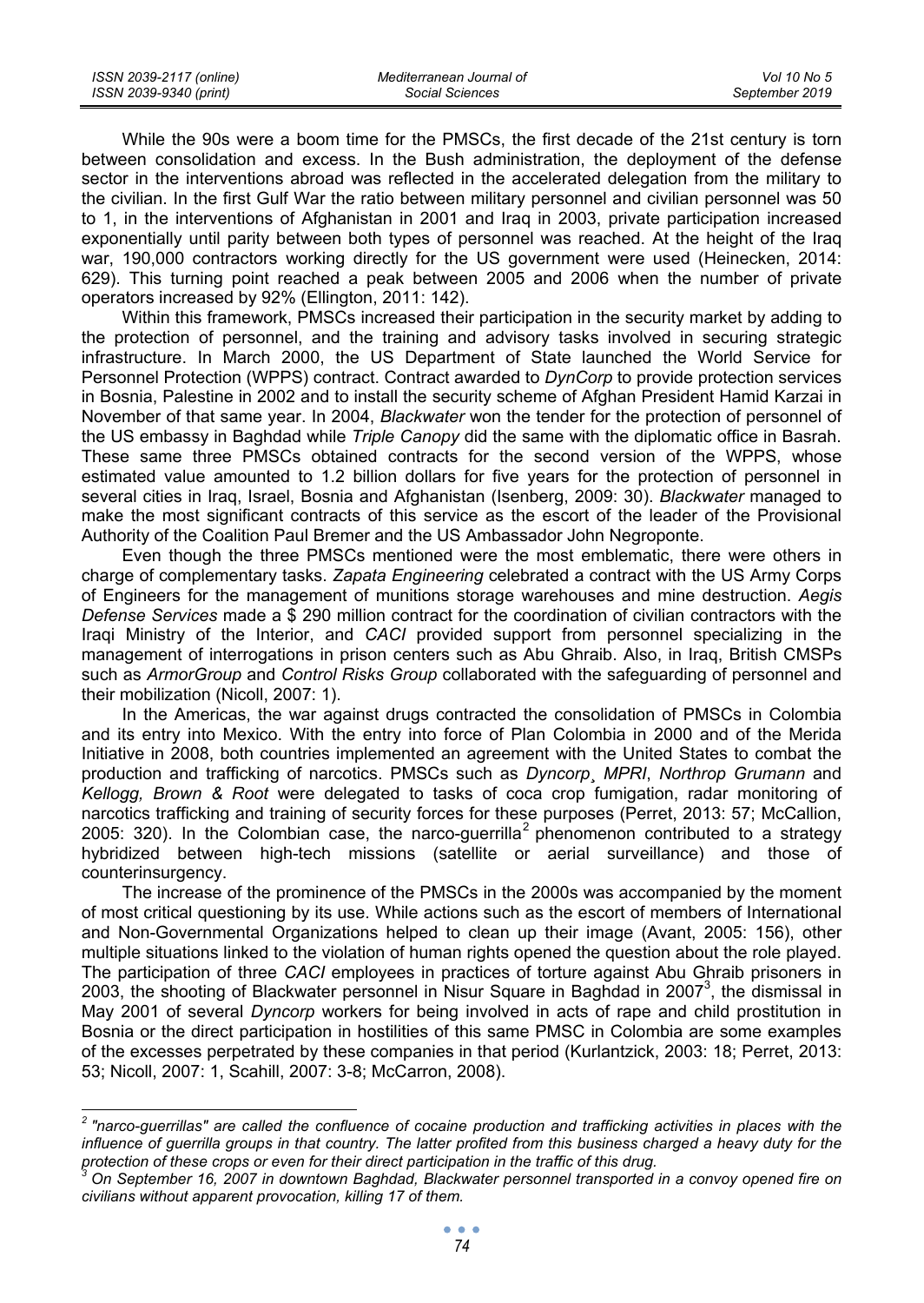| ISSN 2039-2117 (online) | Mediterranean Journal of | Vol 10 No 5    |
|-------------------------|--------------------------|----------------|
| ISSN 2039-9340 (print)  | Social Sciences          | September 2019 |

The delegitimization of the PMSCs in the Bush years provoked a frustrated reaction on the part of his successor. With Barack Obama (2009-2017), the attempt of the political to regain control of the military led to results only in a formal way. On the one hand, the existence of a political will to regulate these companies became apparent when Congress issued in 2009 a WBO circular to establish what would essentially be government functions. In this way, we sought to restrict the use of private contractors in combat, security and in the direction and control of intelligence operations. However, the urgency of this government to constitute a unified approach to action uncovered the shortcomings of the Department of Defense procurement system, demonstrating the conformity of military commanders with the prevailing status quo (Bruneau, 2013: 11-16).

## **3. Responsibility of the States and PMSCs**

Although up to now the discussion presented in this chapter has focused on the PMSCs, its nature and its attempt to classify it, it is evident that for international law the issue of responsibility also falls on the State. Therefore, this section will observe how the theme works in each of them and in their interaction.

In the foreground, there are two concerns that capture the concern about the responsibility of PMSCs: accountability and international legal subjectivity. For accountability there is no specialized body or specific regulations that oblige PMSCs to respond for their conduct. The instruments of international law that seek to curb the behavior of these companies are part of the soft law sources, so that their binding nature is non-existent. In addition, the limited knowledge that pressure groups have about the activities of these companies and the few bases to diagnose the legality of their actions make it more difficult to hold these organizations accountable (Leander, 2010: 485). From the political point of view this is also reflected, since the PMSCs have not been strongly controlled by the countries to which they belong, which in general are great powers. This can be explained to the extent that they respond to their hegemonic interests and support the policies they advance in the countries where they operate (Adams, 2002: 64).

Regarding their subjectivity, the lack of legal status of PMSCs personnel has facilitated them to evade the action of international justice. Bearing in mind that a subject of international law is one who has rights and duties in this regulatory framework such as States or individuals, transnational corporations (within which PMSCs fit) are conceived rather as actors. This means that the individuals working in PMSCs can be called before the international courts, but not the companies themselves. This also makes it impossible for the mechanisms of public international law to pursue and punish them for their corporate capacity (Rousseau, 2014, Huskey, 2012: 203, Barnes, 2013).

Finding little success in the search for responsibility for the PMSCs, there seems to be no other option than to inquire about what happens on the side of the State. In the traditional view of international law, the responsibility of the State involves two axes of analysis: 1) losses and damages suffered and 2) responsibility to the security of other States (Kinsey, 2003: 10). This makes it clear that there would be two types of States that would incur responsibility for not effectively controlling the actions of the PMSCs: The States from which its legal personality comes and those where they operate.

For both types of State, the legal ambiguity that surrounds the world of PMSCs is a factor that both end up taking advantage of and passing, also evading their responsibility. The countries from which these companies come are usually big powers with clear economic and political interests in the places where they operate. For them, delegating to private firms such a sensitive issue as the quest for security in unstable territories is the opportunity to obtain important relative gains without falling into disrepute of being accused of imperialist practices or sacrificing their regular troops. For the receiving states, or rather for their elites, the PMSCs are presented as a valuable opportunity to conjure up destabilizing forces that put at risk their process of economic accumulation and social control. In this way, joint attitudes of each other can be understood in failures such as the failed attempt in 2001 to ratify the Convention against mercenary's recruitment in 1989 (Adams, 2002: 62).

A third front of concern, and perhaps the most complex of all, arises when one speaks of the combination of military power and corporate power. The monopoly of violence by the State and the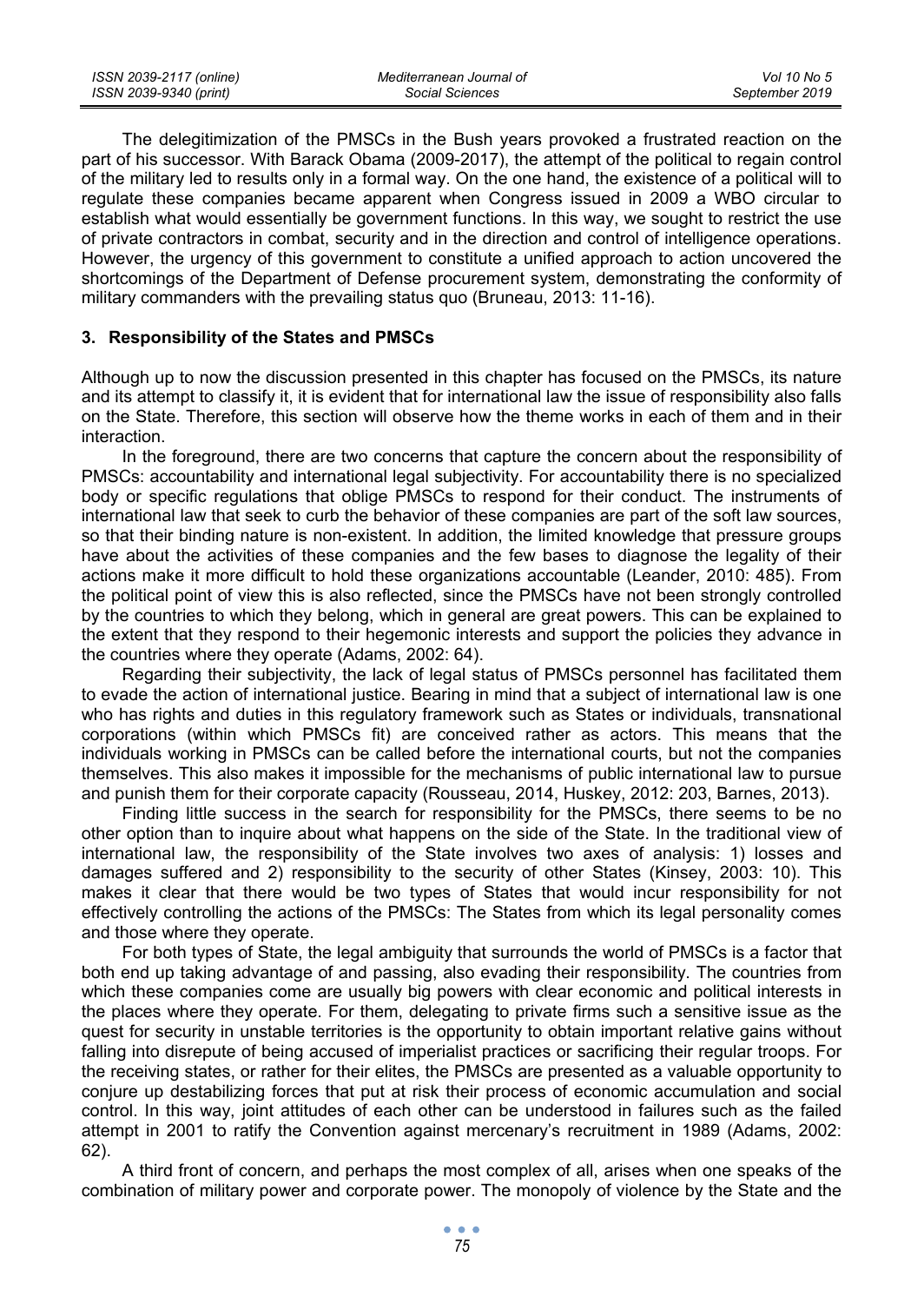| ISSN 2039-2117 (online) | Mediterranean Journal of | Vol 10 No 5    |
|-------------------------|--------------------------|----------------|
| ISSN 2039-9340 (print)  | Social Sciences          | September 2019 |

democratic control of defense are two precepts inherent in modernity (Machairas, 2014: 50). However, factors such as 1) the use of PMSCs by other legal and illegal actors, 2) the use of PMSCs by highly unpopular and even illegitimate governments and 3) the use of these companies by interventionist States may end up undermining the panorama of human rights in the affected countries. Which is not unlikely because most of the theaters of operations of the PMSCs are characterized by their institutional and humanitarian fragility.

From this combination, Dawn Rothe and Jeffey Ross warn of this potential complicity through the concept of State-corporate crimes, which can be defined as:

*The illegal or socially damaging action that results as a collective product of the interaction between (...) corporation and the State agency ... (this) involves the active participation of two or more organizations, where one is private and the other It is public. It is the harmful result of the interorganizational relationship between business and government (2010: 599).* 

To conclude, it can be said that the issue of the responsibility of the PMSCs and the States reflects the very asymmetry of the international system, where the great powers use their transnational corporations as extensive mechanisms of their foreign policy to preserve their hegemonic interests rather than seek for international security. Here, international law and its apparent incapacity complete the picture by diluting or making ambiguous any attempt to hold responsible the perpetrators of crimes against humanity.

## **4. Conclusion**

This chapter focused on looking at the rise and decline of mainly Anglo-American PMSCs in matters of international security, especially in the peripheral countries. The violation of human rights and the possibility of putting populations at risk are causes that invoke the establishment of a responsibility of sovereign entities. However, the gray areas of the PMSCs as transnational actors sponsored by the hegemonic interests of the great powers make this task difficult and force the search for new alternatives for the determination of responsibilities in contemporary international law.

The call that is made from here is to engage in a dialogue between the discipline of international law and other knowledge linked to the study of international relations to have a dynamic and holistic view of current realities and the mechanisms that should be used to preserve human dignity.

## **References**

Adams, T. K. (2002). Private Military Companies: Mercenaries of the 21st Century. Small Wars and Insurgencies, 13:2, 54-67.

Avant, D. (2005). The market of force. Nueva York: Cambridge University Press.

Avant, D. (2013). Private Security. In P. D. Williams, Security Studies (pp. 425-438). New York: Routledge.

- Barnes, D. M. (2013). Should Private Security Companies be Employed for Counterinsurgency Operations? Journal of Military Ethics, 12: 3, 201-224.
- Bjoveit, P. (2008). Treath or Asset?: How Private Security Companies and Private Military Companies affect the US Monopoly on Legitime Force. Oslo: Universitetet I Oslo.
- Brooks, D. (2000). Messiahs or mercenaries? The future of international private military services . International Peacekeeping, 7: 4, 129-144.

Bruneau, T. C. (2013). Contracting Out Security . Journal of Strategic Studies, 36: 5, 638-665.

- Cano Linares, M. Á. (2008). El derecho internacional humanitario frente al uso de la fuerza como actividad empresarial ¿El fin de un monopolio? Anuario Derecho, vol. XXIV, 47-77.
- Dionisi, D. J. (2005). American Hiroshima: The Reasons Why and a Call To Strengthen America's Democracy. Victoria: Trafford Publishing.

Ellington, S. (2011). The Rise of Battlefield Private Contractors. Public Imtegrity, 13: 2, 131-148.

- Heinecken, L. (2014). Outsourcing Public Security: The Unforeseen Consequences for the Military Profession. Armed Forces & Society, 40: 4, 625-646.
- Huskey, K. A. (2012). Accountability for Private Military and Security Contractors in the International Legal Regime. Criminal Justice Ethics, 31: 3, 193-212.